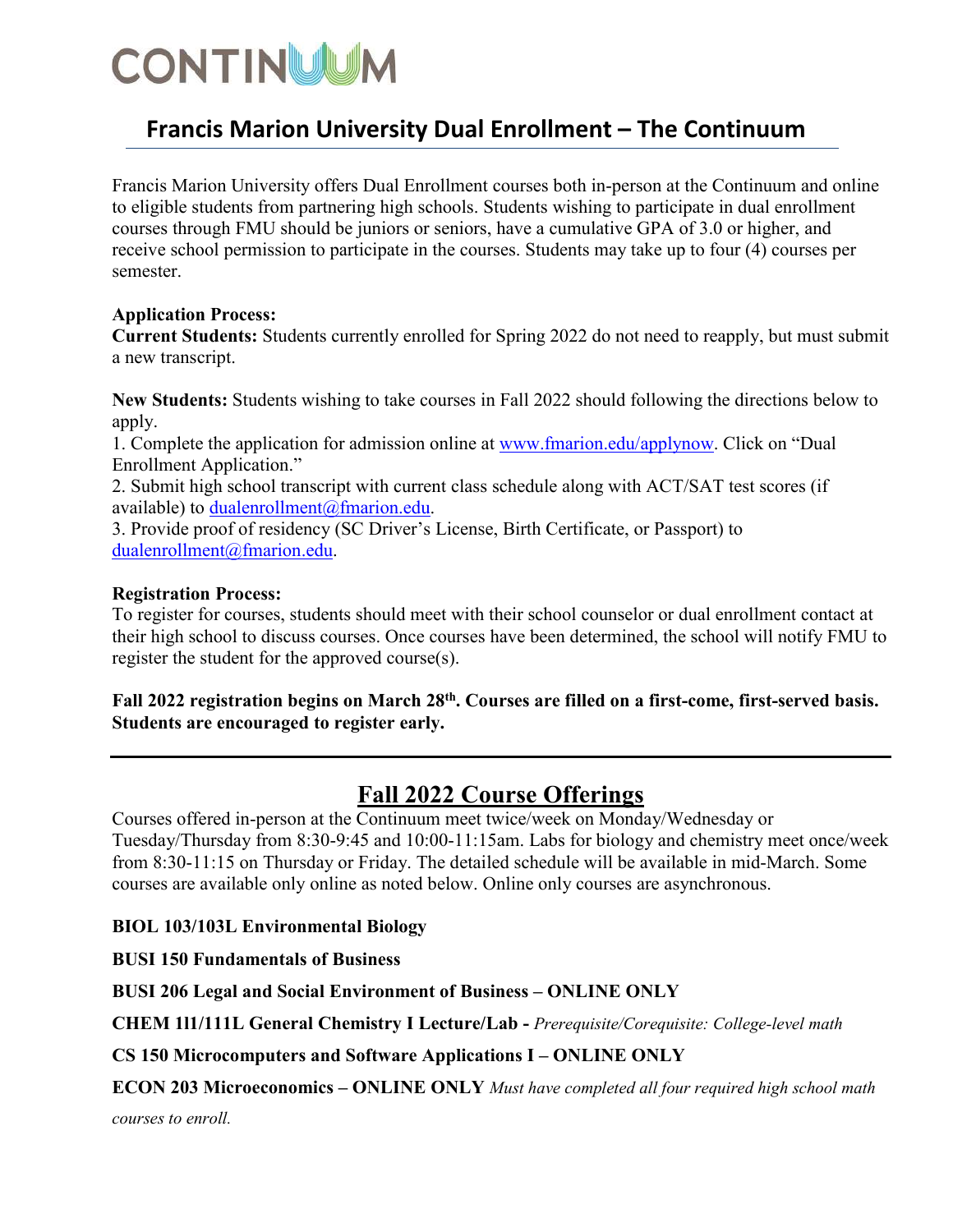



**EDUC 190 Foundations of Education ENG 101 Analysis and Argument HIST 101 United States History to 1877 – In-Person and Online -** *For high school credit, students will take both HIST 101 and HIST 102 (Spring 2023) as well as the end of course exam at their high school* **HIST 103 European History to the French Revolution MATH 132 Trigonometry -** *Must have completed all four required high school math courses to enroll.* **MATH 137 Precalculus -** *Must have completed all four required high school math courses to enroll.* **MUSI 101 Introduction to Music – ONLINE ONLY POL 101 United States Government – ONLINE ONLY PSY 206 Introductory Psychology – In-Person and Online SOCI 201 Introduction to Sociology – ONLINE ONLY SPAN 101 Elementary Spanish I – In-Person and Online SPAN 102 Elementary Spanish II – ONLINE ONLY -** *Prerequisite: Completion of SPAN 101 with a C or higher.*  **SPCO 101 Basics of Oral Communication – ONLINE ONLY**

## **Fall 2022 Course Schedule**

| Monday/Wednesday 8:30-9:45 | Monday/Wednesday 10:00-11:15 |
|----------------------------|------------------------------|
| ENGL 101                   | ENGL 101                     |
| <b>HIST 101</b>            | <b>HIST 103</b>              |
| <b>MATH 132</b>            | <b>MATH 137</b>              |
|                            |                              |
| Tuesday/Thursday 8:30-9:45 | Tuesday/Thursday 10:00-11:15 |
| <b>BUSI 150</b>            | EDUC <sub>190</sub>          |
| <b>CHEM 111</b>            | ENGL 101                     |
| <b>ENGL 101</b>            | <b>HIST 101</b>              |

**Thursday 8:30-11:15**: BIOL 103 Lab **Friday 8:30-11:15:** BIOL 103 Lab, CHEM 111 Lab